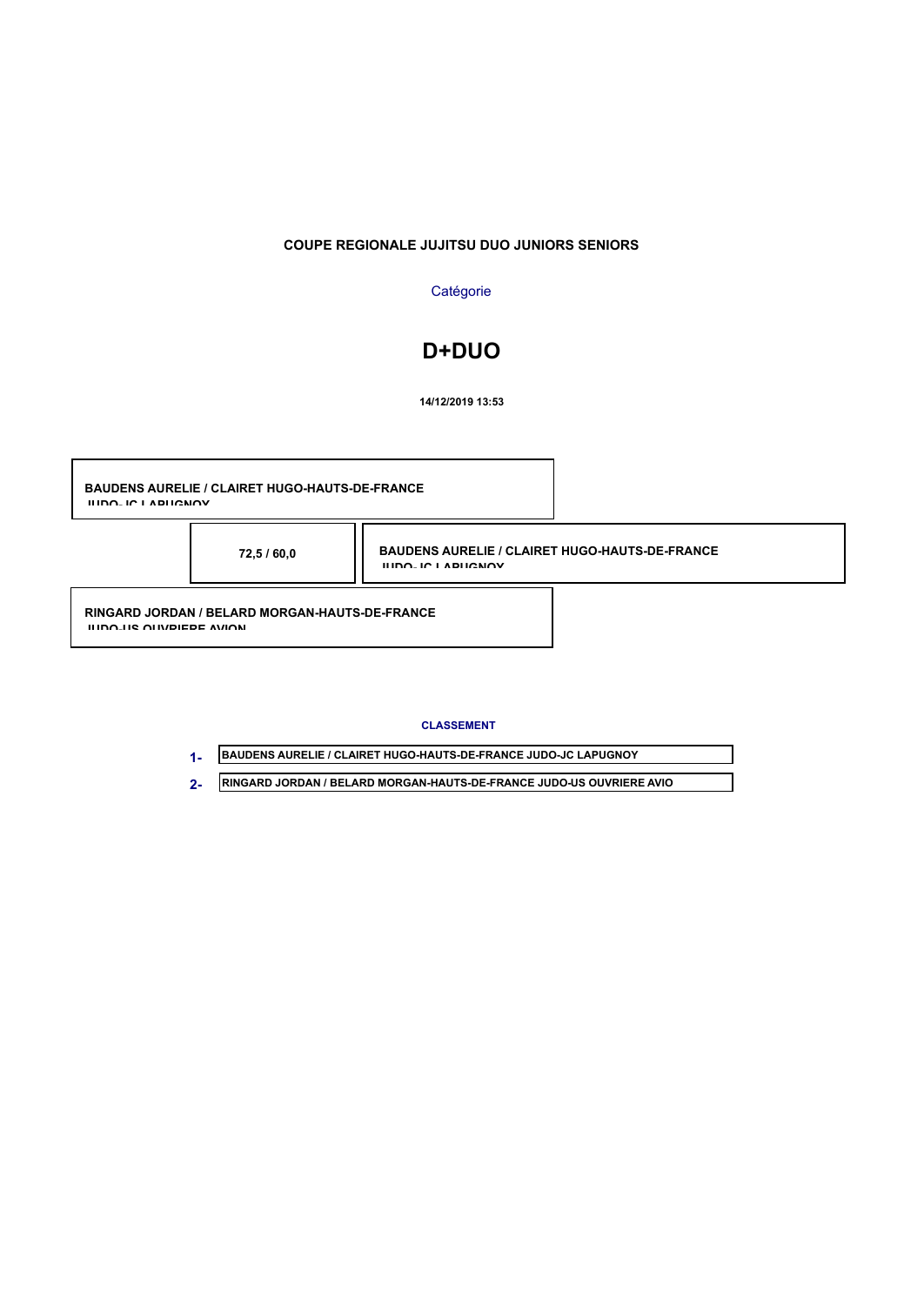## **COUPE REGIONALE JUJITSU DUO MINIMES CADET(TE)S**

## **Catégorie**

# **D+DUO**

### **14/12/2019 13:54**

|                | Nom - zone - club                                                  | $\overline{2}$ | 3         | Pause<br>3 | 4         | Pause<br>4 | 2<br>3    | nb Vict<br><b>Points</b> | <b>CLASS.</b> |
|----------------|--------------------------------------------------------------------|----------------|-----------|------------|-----------|------------|-----------|--------------------------|---------------|
| $\overline{1}$ | <b>BAIVIER BRITTANY / AMPIN</b><br>THEAU-HAUTS-DE-FRANCE           | 0<br>59,0      |           | 0<br>59,5  |           | 0<br>61,5  |           | 0<br>180                 | 4             |
| $\overline{2}$ | <b>DESCHODT ALEXANDRE /</b><br><b>BISSESSUR</b>                    | 67,0           |           |            | 68,5      |            | 68,5      | 3<br>204                 |               |
| 3              | <b>FERMON TOMAZ / MASSINON</b><br><b>MARION-HAUTS-DE-FRANCE</b>    |                | 0<br>62,5 | 66.5       |           |            | 0<br>65,5 | 194,5                    | 3             |
| 4              | <b>GOUTIN ARIELLE / POIRET LOU</b><br>ANNE-HAUTS-DE-FRANCE JUDO-JC |                | 63,5      |            | 0<br>61,0 | 63,5       |           | $\mathbf{2}$<br>188      | $\mathbf 2$   |

### **CLASSEMENT**

| <b>DESCHODT ALEXANDRE / BISSESSUR SATYAN-HAUTS-DE-FRANCE JUDO-AC</b> |  |
|----------------------------------------------------------------------|--|
| GOUTIN ARIELLE / POIRET LOU ANNE-HAUTS-DE-FRANCE JUDO-JC LAPUGN      |  |
| FERMON TOMAZ / MASSINON MARION-HAUTS-DE-FRANCE JUDO-ACAMA            |  |
| BAIVIER BRITTANY / AMPIN THEAU-HAUTS-DE-FRANCE JUDO-PECQUENCOU       |  |